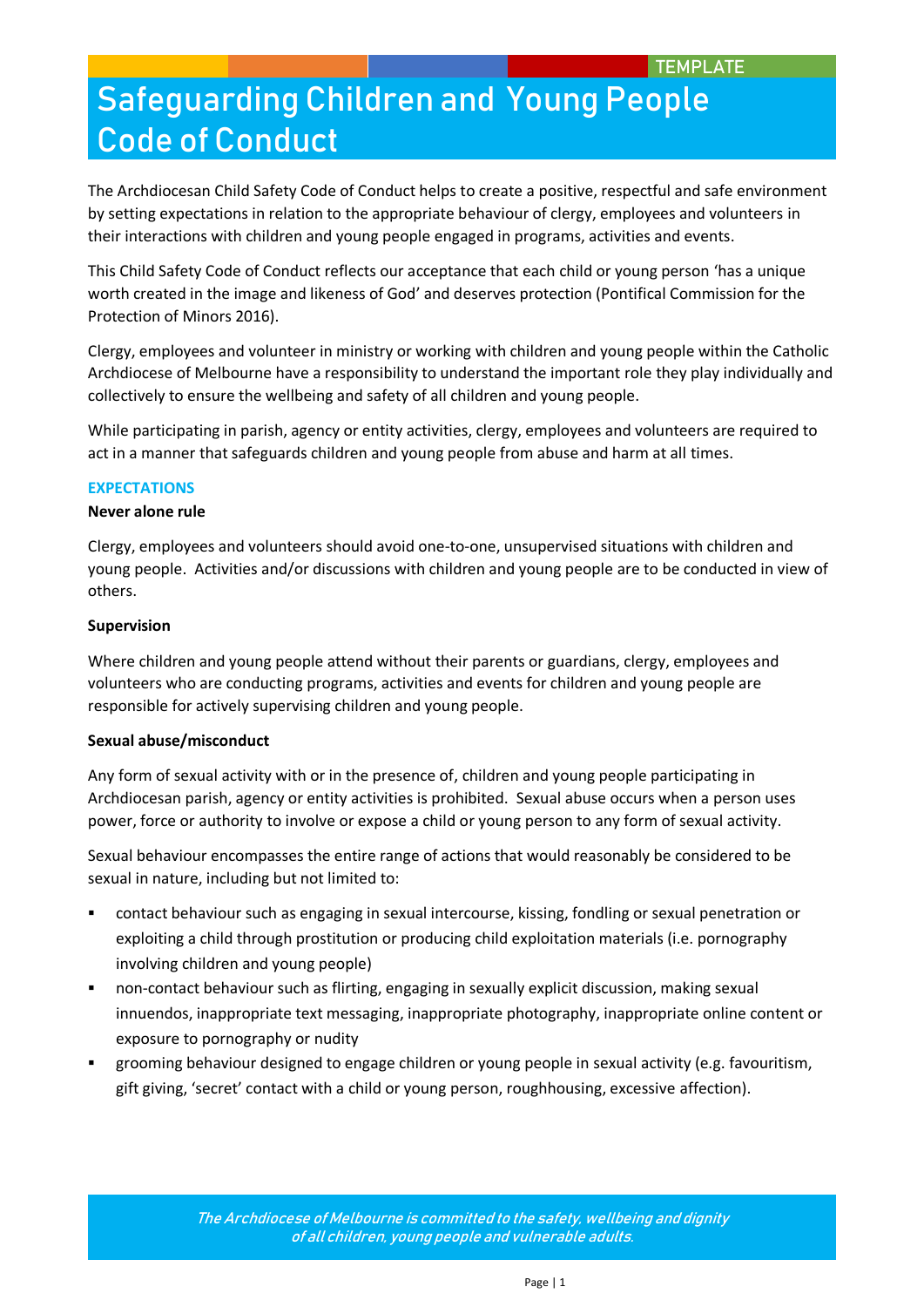## **Physical contact**

Creating a child safe environment does not mean no physical contact with children and young people. When working with children and young people, appropriate and non-intrusive physical contact may occur e.g. whilst playing sport, holding a baby at playgroup, providing first aid, or holding hands in a prayer activity.

While it is impossible to describe all possible instances of appropriate and inappropriate physical contact, the following principles may help to define contact that is appropriate.

Clergy, employees and volunteers may:

- Engage in physical contact that is non-intrusive and that would be deemed appropriate to the context, by a reasonable person (e.g. high five, pat on the shoulder, holding a young child's hand to cross the road, placing an arm around the shoulder of a distressed young person)
- Initiate contact in response to the needs of the child or young person consistent with the boundaries of the activity or program (e.g. picking up a child who has fallen over, providing first aid when a child is hurt, comforting a distressed child, adjusting sporting equipment with the child's permission).

Clergy, employees and volunteers are to:

- Explain to the child or young person what they are doing when engaging in physical contact and seek their permission prior to any contact occurring (e.g. "Can I put my hand on your shoulder to pray with you?")
- Respect signs that a child is uncomfortable with physical contact (e.g. a child moving away, or averting their eyes, showing distress).
- Respect cultural sensitivities specific to physical contact with children and young people from diverse cultures. Cultural practices and norms in relation to physical contact vary significantly and require exploration e.g. in some cultures it may be appropriate for a child to hold hands with an adult whereas in other cultural groups, physical contact with an unrelated adult or an adult of a different gender is not permitted.
- Respect the capabilities of children and young people with a disability (e.g. respect the independence of a young person who has a disability by asking whether they would like assistance).

Clergy, employees and volunteers are to avoid any physical contact:

- to the mouth, groin, genitals, buttocks and breasts other than in medical emergency situations (e.g. when using a defibrillator, giving mouth-to-mouth resuscitation)
- that is initiated by the employee or volunteer to meet their own needs (e.g. a volunteer who constantly hugs children or encourages them to sit on their lap because they are lonely)
- that would appear to a reasonable observer to be sexual in nature
- **EXECT** intended to cause a child or young person distress or harm
- **that involves roughhousing, wrestling, horseplay or tickling**
- that is against a child or young person's wishes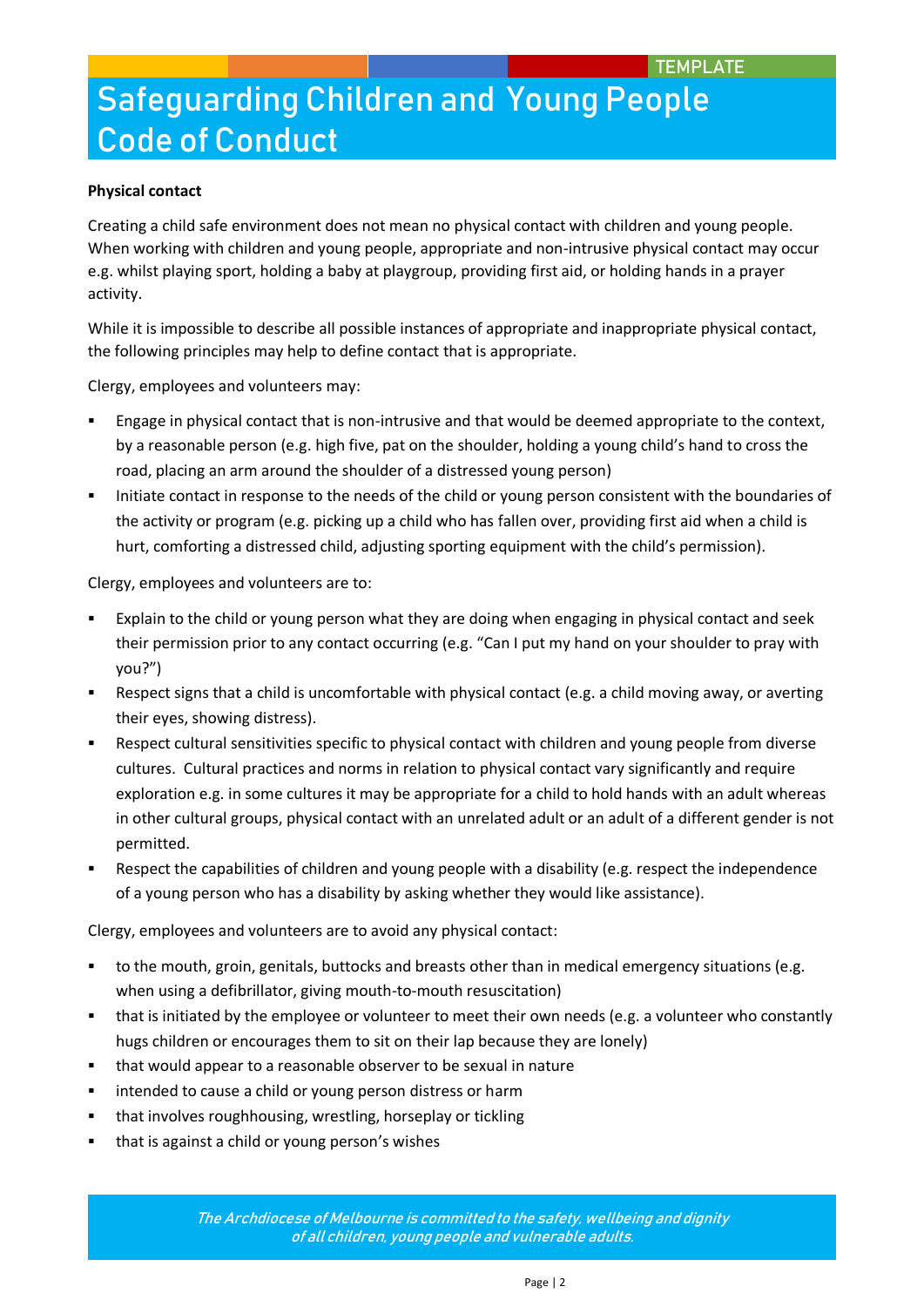- in relation to personal care that the child or young person does not require assistance with (e.g. toileting, dressing, showering)
- that occurs in private.

See **INFORMATION SHEET: Physical Contact** for additional information about ways to manage physical contact with children and young people in a manner that promotes their safety.

## **Use, possession or supply of alcohol and drugs**

Clergy, employees and volunteers must:

- Not consume alcohol or illegal drugs prior to or while engaging in the care of children and young people.
- Not be affected by prescription medication that may impair their capacity to provide care to children and young people.
- Provide a healthy smoke-free environment for children and young people (e.g. including e-cigarettes).

Supplying alcohol or illegal drugs to children and young people is illegal and strictly prohibited. See **Administering Medication** section with regard to administering medication to children and young people.

## **Guiding children and young person's behaviour (discipline)**

We strive to ensure that all children and young people have a positive experience in our Archdiocese.

When working with children and young people, setting guidelines in collaboration with children and young people assists in guiding behaviour to promote the safety and wellbeing of all involved.

From time to time, behaviour management strategies may be required to:

ensure a safe, positive and effective environment

redirect their behaviour in a positive manner.

- ensure the safety and wellbeing of children and young people
- manage disruptive behaviour.

Clergy, employees and volunteers must use fair, respectful and age and developmentally appropriate strategies. The child or young person is to be provided with clear direction and be given an opportunity to

If a child or young person continues to behave in a manner that is challenging, it is advisable to communicate with parents or guardians and to work collaboratively to encourage positive behaviour.

Under no circumstances is physical (corporal) punishment permitted; nor is any form of treatment that could be considered as degrading, cruel, frightening or humiliating.

## **Illegal drugs**

A drug is defined as illegal, if it is prohibited by law e.g. heroin, cocaine, GHB, methamphetamine, cannabis.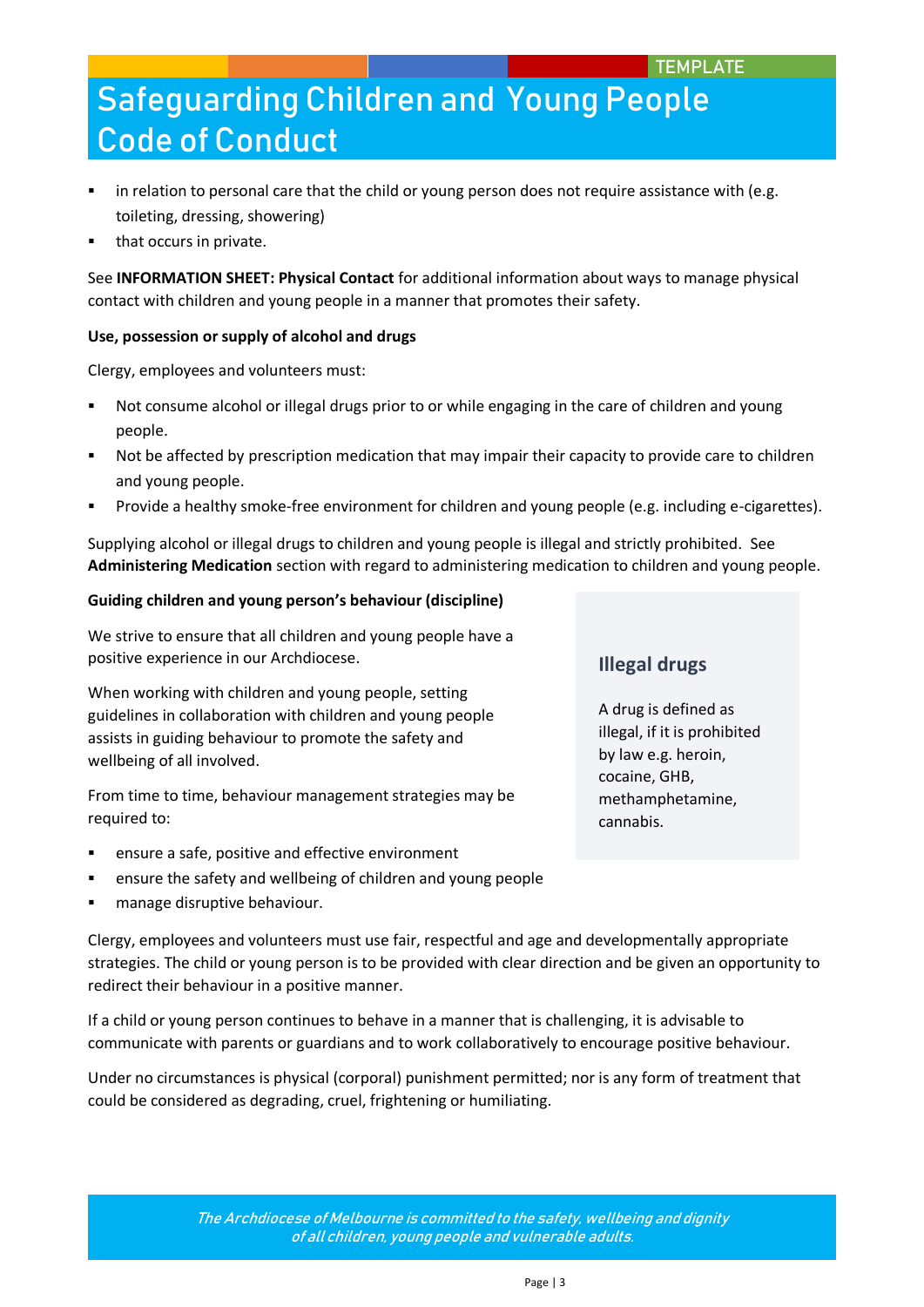## **Giving gifts and/or money**

Gift giving from an adult to an individual child or young person can be construed as favouritism or grooming for the purposes of sexual abuse.

It is permissible to give gifts (of equal value) to a group of children and young people who participate in parish, agency or entity activities (e.g. a chocolate egg is given to children attending the Children's Liturgy during Easter).

Safety is ensured when gift giving is part of a parish, agency or entity activity (e.g. celebration of a milestone, festive occasion) with approval from a direct supervisor.

### **Managing requests for financial or material aid**

Providing financial or material aid should not be the responsibility of an 'individual' clergy member, employee or volunteer. Providing money or buying gifts can be construed as grooming behaviour.

If a child or young person requires financial or material aid, clergy, employees and volunteers are to discuss this request with relevant persons within the parish (or an immediate supervisor) within their parish, agency or entity to provide an appropriate parish, agency or entity response.

### **Language and tone of voice**

It is important to use appropriate language and tone in communicating with children and young people. This can affirm, support and encourage children and young people and build their self-confidence.

Intentionally or unintentionally, clergy, employees and volunteers can use language that harms, discourages, frightens, threatens and humiliates children and young people. Equally, the tone of voice used by adults can impact a child or young person's confidence and sense of safety.

Clergy, employees and volunteers are to:

- Use language that is positive and engaging, and avoid language that is threatening and frightening.
- Use a tone of voice that is appropriate to the context. For example, yelling words of encouragement during a sporting activity may be appropriate, however yelling at a child who has arrived late is not appropriate.
- Avoid discriminatory, racist or sexist language or treatment.
- Avoid derogatory, belittling or negative language including name-calling.
- Avoid inappropriate comments about a child or young person (e.g. making a comment about a child's weight, intelligence, family situation, sexual orientation).
- Avoid language that is sexual in nature including suggestive humour, jokes and innuendo.
- Avoid profanity (e.g. swearing).

### **Photographs/videos of children or young people**

It is important to ensure that photographs or videos of children and young people are taken for a parish, entity or agency purpose. As part of a consent process, parents or guardians are to be informed about how photographs or video is likely to be used (e.g. website, noticeboard, newsletter) and where they are likely to be published.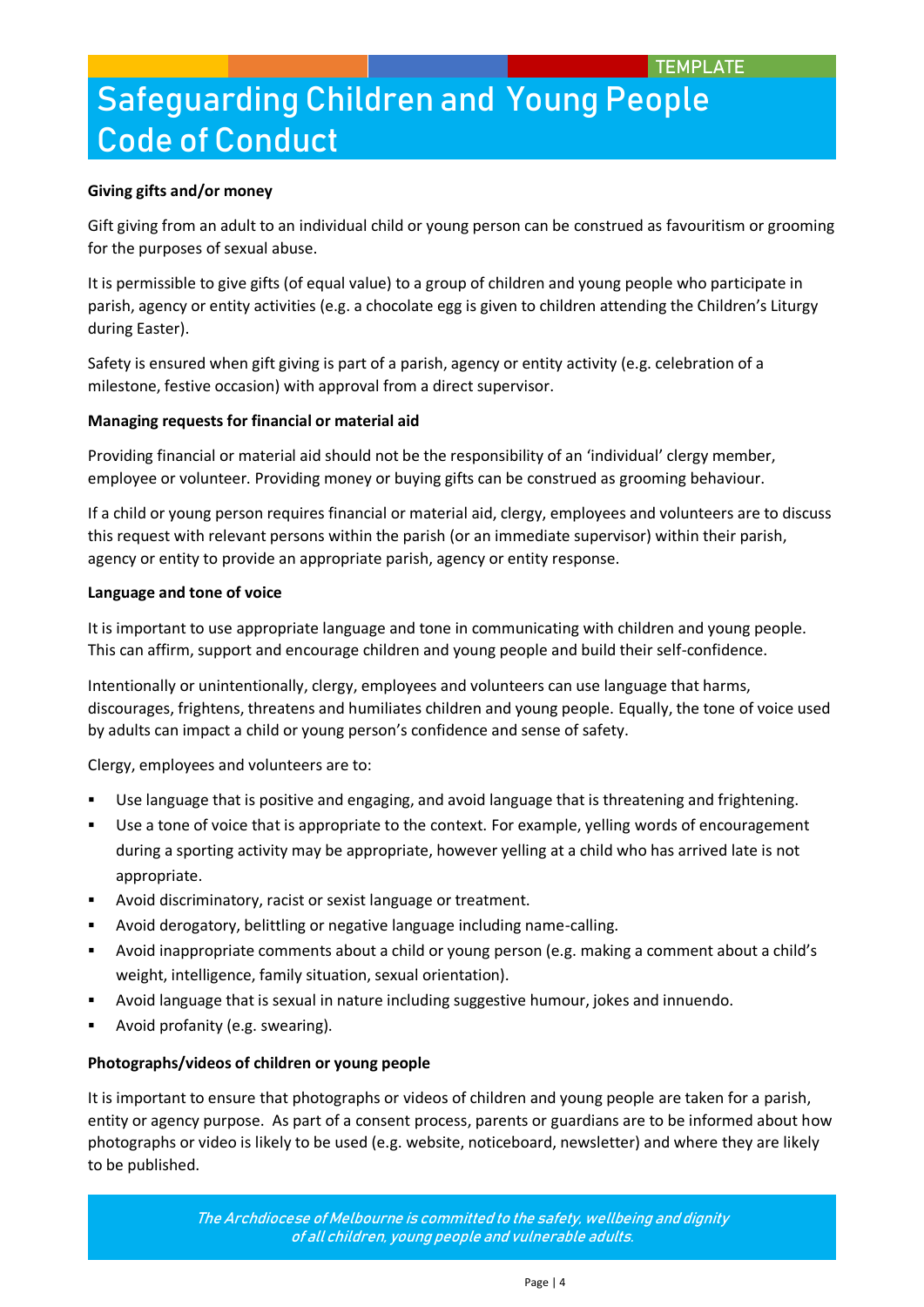When taking photographs or videos, clergy, employees and volunteers are to:

- At all times respect the parent or carer's decision for the child or young person to not participate. There are valid and compelling reasons why permission may not be granted (e.g. child custody, family violence and/or child protection matters may prevent a child or young person from being photographed to preserve their safety).
- Give children and young people an opportunity to consent to participating in the photography or video where appropriate.
- Take photographs and video in the presence of others (i.e. with supervision), not alone or in secret.
- Ensure that children and young people are appropriately dressed and posed.
- Ensure that the content of the photograph or video is not offensive (e.g. sexual, racist, violent, threatening).
- Not store or keep photographs or video for personal use. For example, video of a children's choir is to be downloaded and transferred to the appropriate parish, agency or entity storage device or computer drive as soon as practicable, and deleted from personal equipment.

The parish, agency or entity is to:

- Consider the potential of the child or young person to be stigmatised through public association. For example, posting a photograph of a child who is experiencing disadvantage collecting a food parcel may potentially lead to teasing or bullying.
- Limit identity information to prevent the child from being located. For example, consider not adding names to a photograph caption.

See **INFORMATION SHEET: Photography and Video of Children and Young People** for additional information about safeguarding children and young people when taking and publishing photographs and video.

## **Use of electronic communication including social media**

Parish, agency or entity clergy, employees and volunteers should not use any 'private' communication channels (e.g. personal email account, personal social media account) to communicate with parish, agency or entity children and young people for parish, agency or entity purposes.

They are to:

- communicate using parish, agency or entity devices, if available (e.g. work mobile phone)
- set up or utilise parish, agency or entity emails (e.g. *nameofparish*@cam.org.au)
- 'copy in' parents and guardians (and other relevant parties e.g. program coordinator)
- direct communication to the group rather than an individual
- communicate through specific 'group' pages set up in social media platforms (and include parents and guardians in this group)
- restrict communication to issues directly associated with delivering the activity or program
- convey the service-related message in a polite and friendly manner, limiting personal content